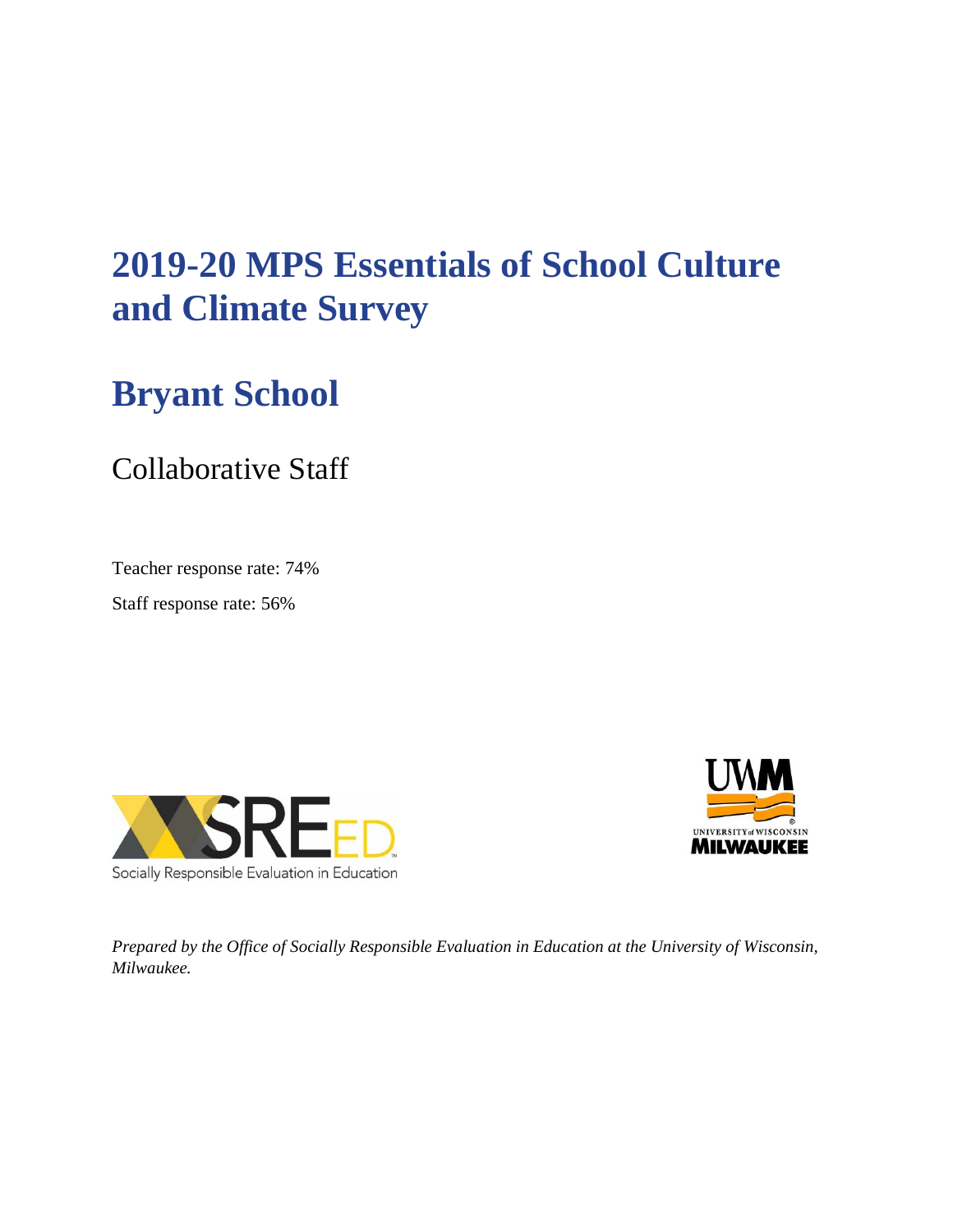

### **How to interpret the results**

The first figure presents the overall results of the Collaborative Staff scale of the ESCC survey and the subdomains of the scale. The shaded areas reflect the range of Collaborative Staff ratings for MPS schools. The light blue shaded area represents the bottom  $25<sup>th</sup>$  percentile, or  $1<sup>st</sup>$  quartile, of schools. Each darker blue shaded area represents the next quartile, such that schools in the darkest shaded area are in the top 25% of schools, or most organized in that area. Where the second and third shaded areas meet represents the average Collaborative Staff rating for all MPS schools.

Your school's score (a black dot) on each of the components of the Collaborative Staff scale reflects the average of your staff ratings on the questions that comprise that component. All survey responses were adjusted to be on a four point scale. Higher scores reflect more organized schools. Locating your school's scores within the distribution of other school scores across MPS allows you to identify strength and challenge areas both internally and comparatively.

Subsequent pages present your school's results for each of the specific questions that comprise each domain measured in the survey. These figures show the percentages of your staff that chose each of possible answers to the questions. In addition, these figures show the average percentage of staff in other MPS schools that chose each of the possible answers to the questions. These figures will help you understand what is driving your school's results.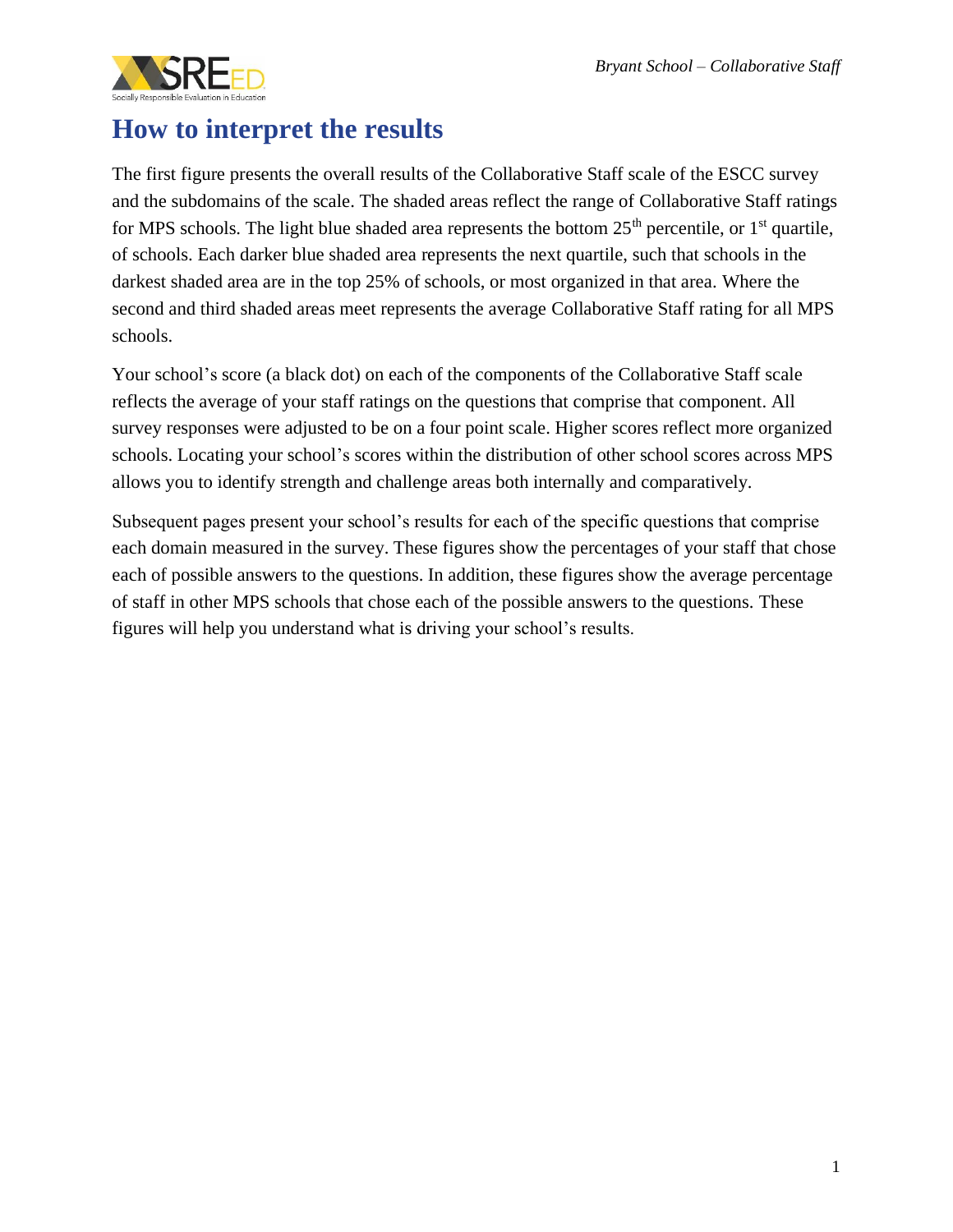

### **Overall Collaborative Staff Results**



| Collective<br>Responsibility | Staff-Staff Trust School Commitment Quality Professional | Development | Overall                                                                                |  |
|------------------------------|----------------------------------------------------------|-------------|----------------------------------------------------------------------------------------|--|
|                              |                                                          |             | <b>Is 1st quartile</b> 2nd quartile 3rd quartile 4th quartile $\bullet$ School average |  |

The shaded areas reflect the range of Collaborative Staff ratings for other MPS schools. The light blue shaded area represents the bottom 25th percentile, or 1st quartile, of schools. Each slightly darker blue shaded area represents the next quartile, such that schools in the darkest shaded area are in the top 25% of schools, or most organized in that area. Where the second and third shaded areas meet represents the average Collaborative Staff rating for MPS schools. Your school's score (a black dot) on each of the components of the Collaborative Staff scale reflects the average of your staff ratings on the questions that comprise that component. All survey responses were adjusted to be on a four point scale. Higher scores reflect more organized schools. Locating your school's scores within the distribution of other scores across MPS allows you to identify strength and challenge areas both internally and comparatively.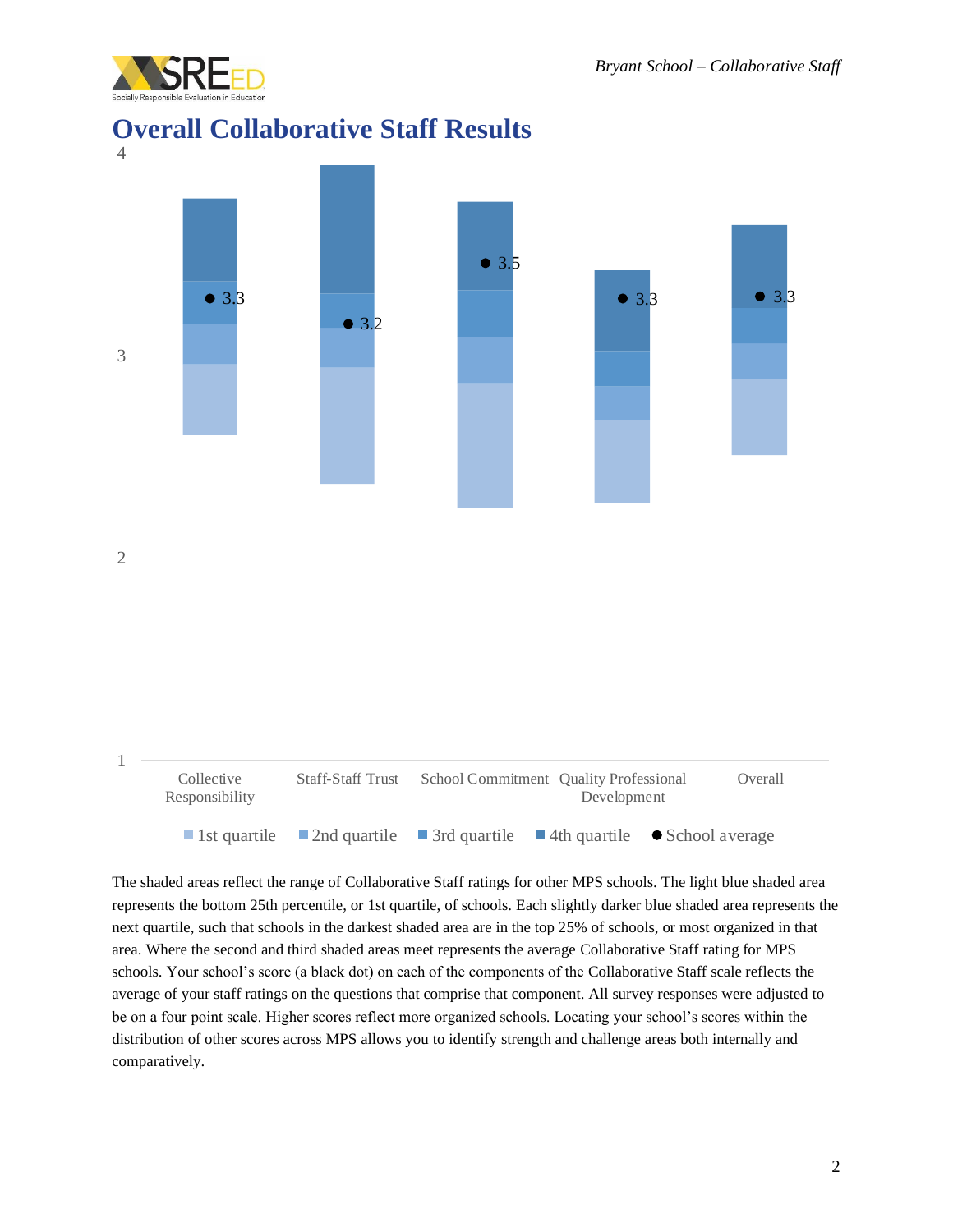

### **Questions about collective responsibility**

#### **How many staff in this school…**

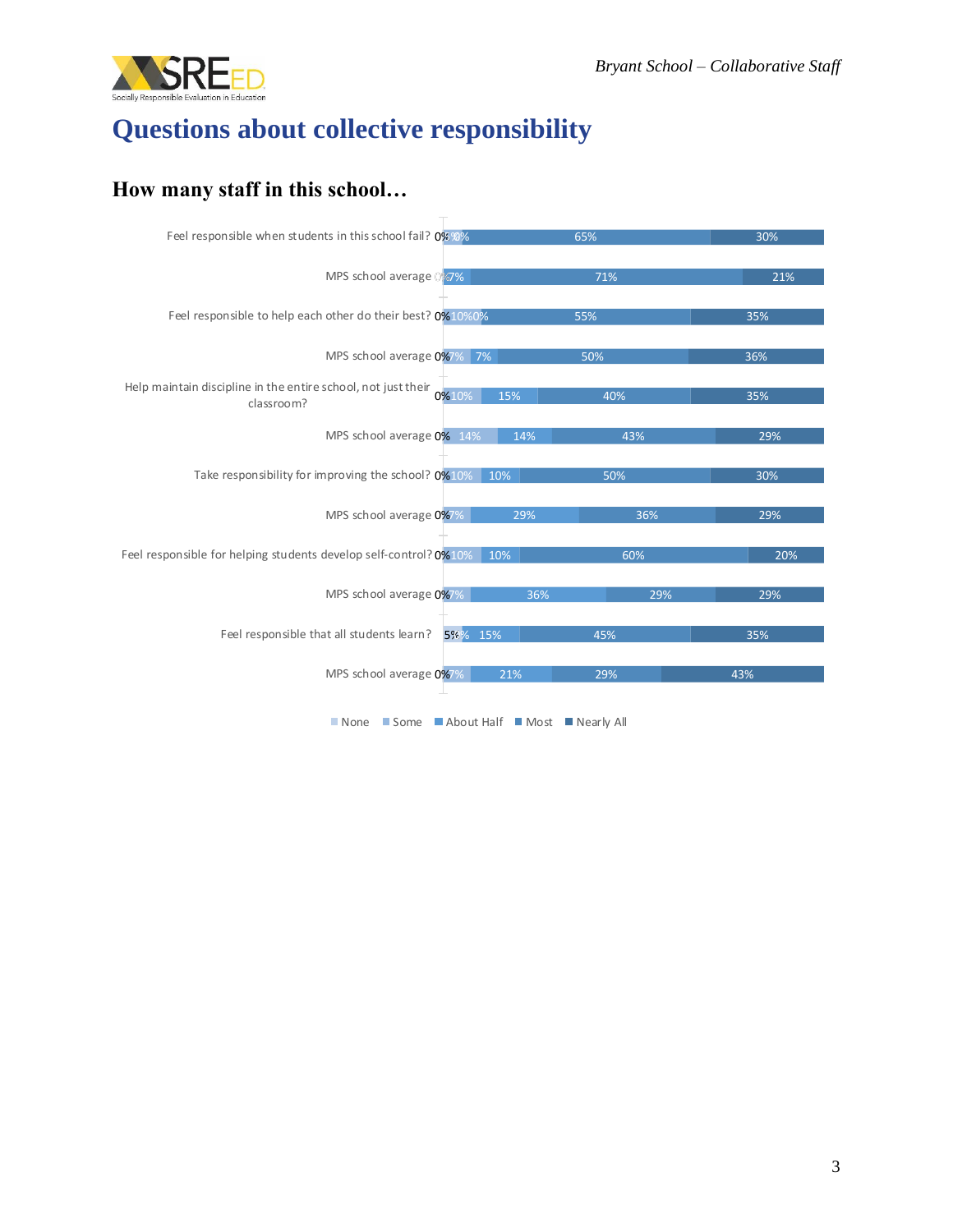

## **Questions about staff-staff trust**

#### **To what extent do you disagree or agree with each of the following statements:**



4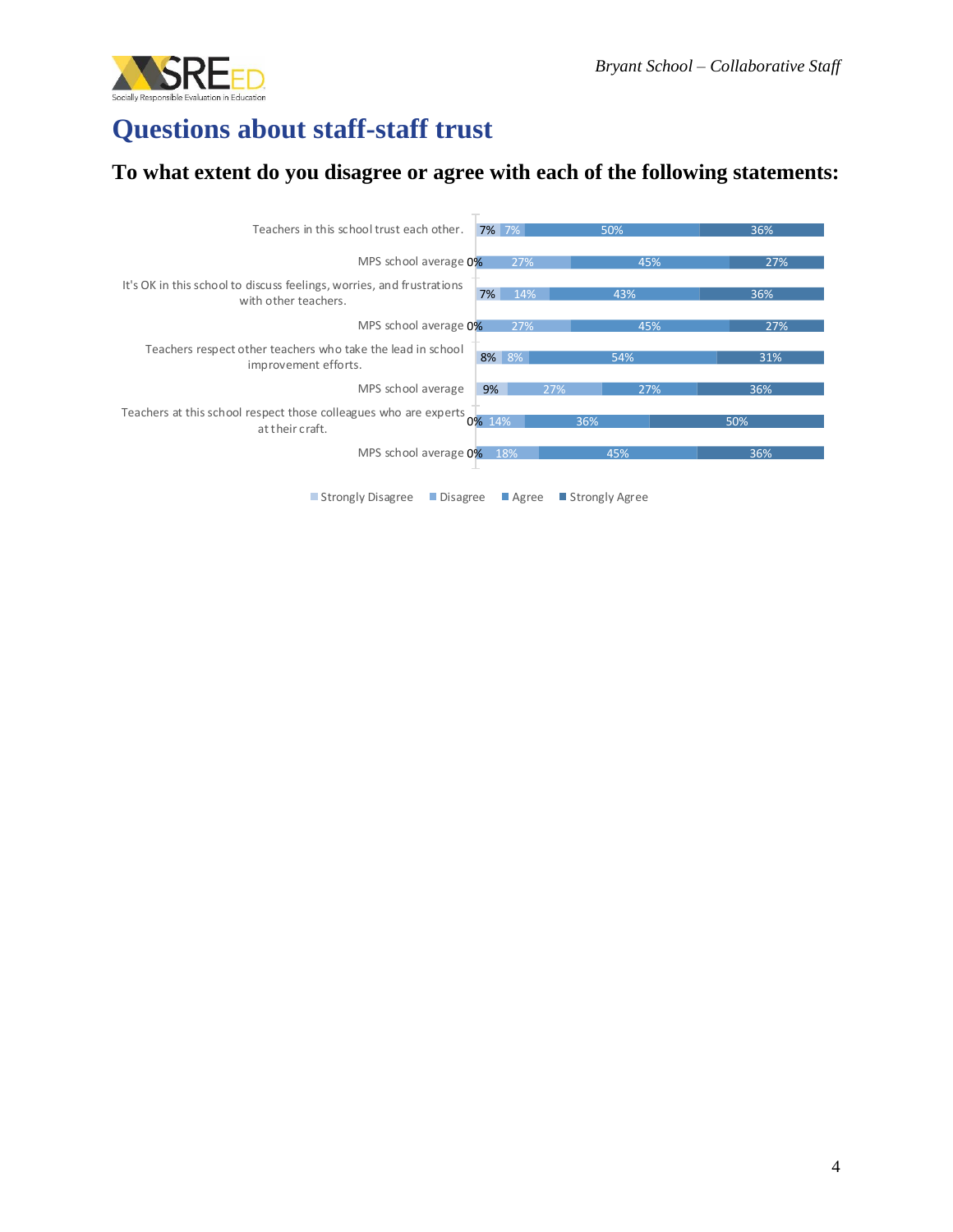

## **Questions about school commitment**

#### **To what extent do you disagree or agree with each of the following statements:**